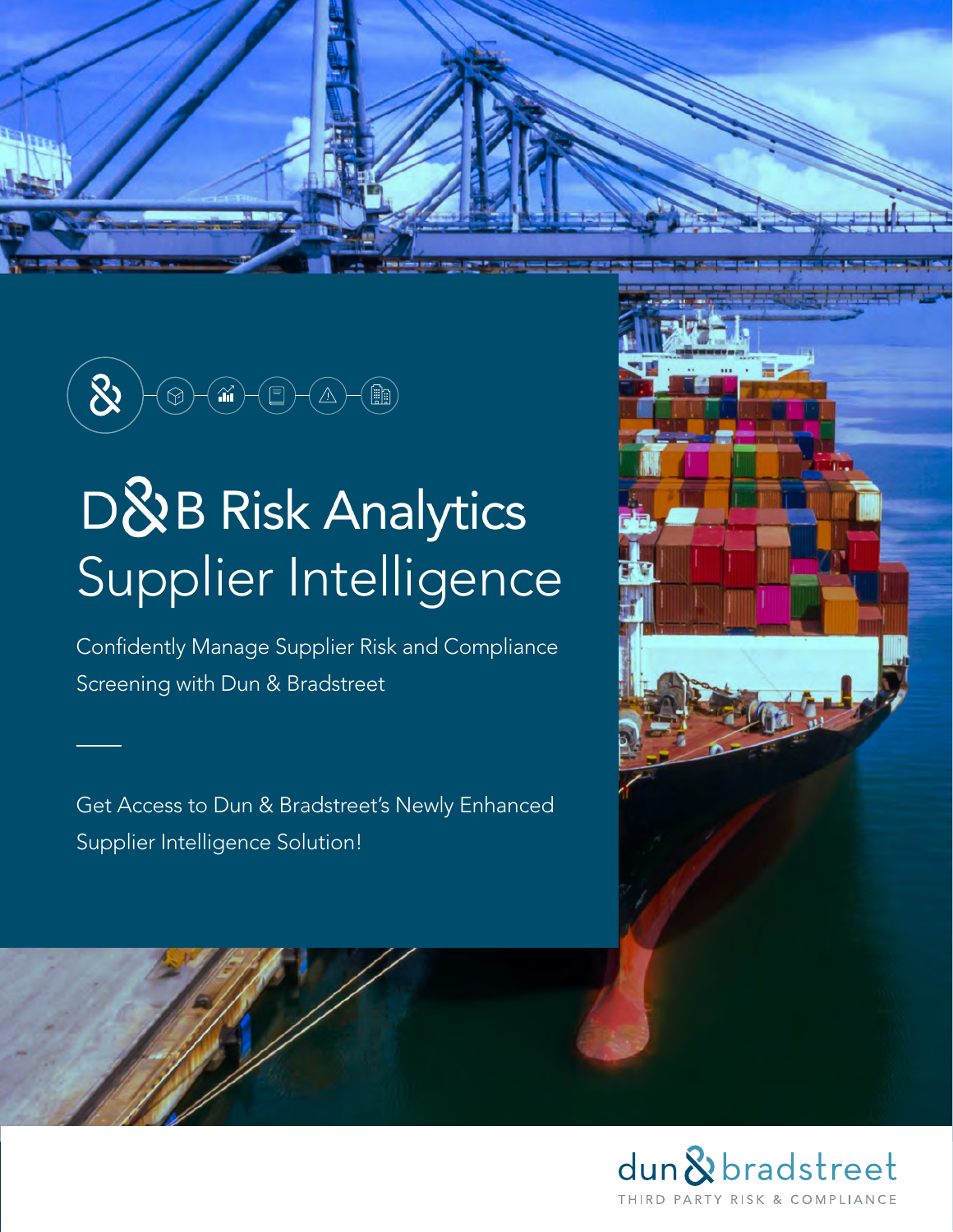# Introducing Dun & Bradstreet's New Supplier Risk Management and Restricted Party Screening Solution

Anticipating and mitigating supplier risk just got even easier! D&B Risk Analytics is Dun & Bradstreet's new supplier risk management and restricted party screening solution. Driven by AI-powered data and insights, the solution provides comprehensive third-party risk intelligence for a new era of focus on business resilience.

Procurement and compliance teams are under pressure to deal with an increasing variety and pace of changes in the market. Third-party risk exposure is impacted by rapidly scaling complexity, along with complicated and diverse regulations, and it's important for companies to proactively monitor their supplier relationships.

D&B Risk Analytics enables you to monitor an extensive assortment of risk incidents, including those reported in global and regional markets, government and private databases, and corporate information. This cloud-based solution leverages Dun & Bradstreet's best-in-class supplier risk data to help drive informed decisions and unprecedented visibility throughout all third-party relationship lifecycles.

D&B Risk Analytics helps you achieve an optimal balance of risk insights with both a holistic risk overview of all monitored suppliers and the ability to gain a greater depth of risk information on individual suppliers.



D&B Risk Analytics – A Comprehensive, Easy-to-Use Solution to:

- INTELLIGENTLY MANAGE RISK Avoid gaps in supplier risk management and reduce the likelihood of operational disruption with end-to-end risk management. D&B Risk Analytics "red flags" critical indicators of supply risk – including risk conditions, business profiles, financial indicators – and features broad content and deep insight across multiple risk domains.
- IMPROVE EFFICIENCY Help predict and mitigate risk quickly with near real-time global visibility. This scalable and collaborative solution features intuitive screening workflows, personalized risk views, and automated alerts relevant to your business and role. D&B Risk Analytics is one of the very few solutions on the market today that provides both comprehensive continuously updated data integrated into software to manage risk.
- ENHANCE BUSINESS INTELLIGENCE Increase visibility of your supply chain with an easyto-use, intuitive interface that allows you to quickly and easily manage and monitor your supplier portfolio. Embedding risk intelligence into procurement processes provides timely risk insights needed to enhance your company's business intelligence.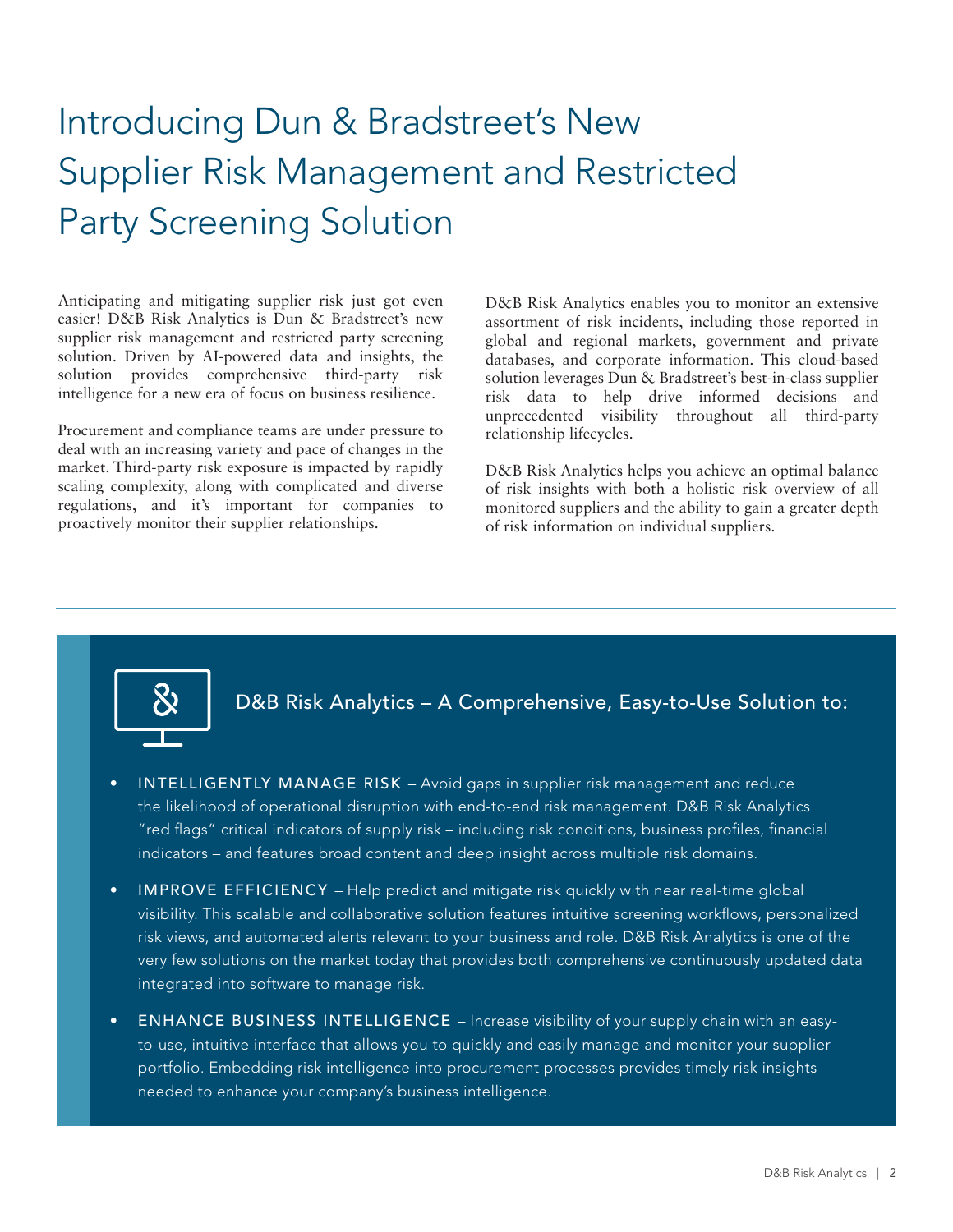# D&B Risk Analytics – a Powerful Solution to Help Avoid Costly Disruptions

Developed to anticipate and mitigate supplier risk, D&B Risk Analytics is a powerful solution for monitoring supplier relationships and helping to avoid costly disruptions. With D&B Risk Analytics, you can be sure you have the materials, services, and partners to:

- Be more effective in your supplier selection and appraisals
- See where your riskiest areas are to mitigate hidden risks
- View enhanced supplier financial summaries including financial statements, balance sheets, and key business ratios
- Monitor changes to suppliers so you can be proactive in your risk management
- Screen suppliers against sanctions and watchlists, politically exposed persons (PEPs), adverse media, and state-owned companies (SOC) sanction lists for nancial compliance

D&B Risk Analytics allows companies to quickly and easily import and export supplier information to perform analysis or to share – with simple guides available to help collaborate and scale.

In addition, the restricted party screening capabilities help businesses perform regulatory risk checks on executives and principals with ease by leveraging data from another trusted global provider, Dow Jones.

#### RESTRICTED PARTY SCREENING

- SANCTIONS AND WATCHLISTS Detect, prevent, and manage sanctions risk of people and/or entity-level associated with Anti-Money Laundering (AML), Anti-Bribery and Corruption (ABC), terrorism, terrorist financing, narco-trafficking, war crimes, and economic sanctions.
- SPECIAL INTEREST PERSONS Provides global media coverage of individuals involved in a legal process for serious crimes such as financial crime, tax crime, organized crime, corruption, trafficking, and terrorism financing.
- ADVERSE MEDIA ENTITIES Focuses on companies with a corporate structure and commercial purpose that may have had adverse/ negative media coverage on regulatory, competitive, nancial, environmental, production, social, and labor-related topics.



KEY FUNCTIONALITIES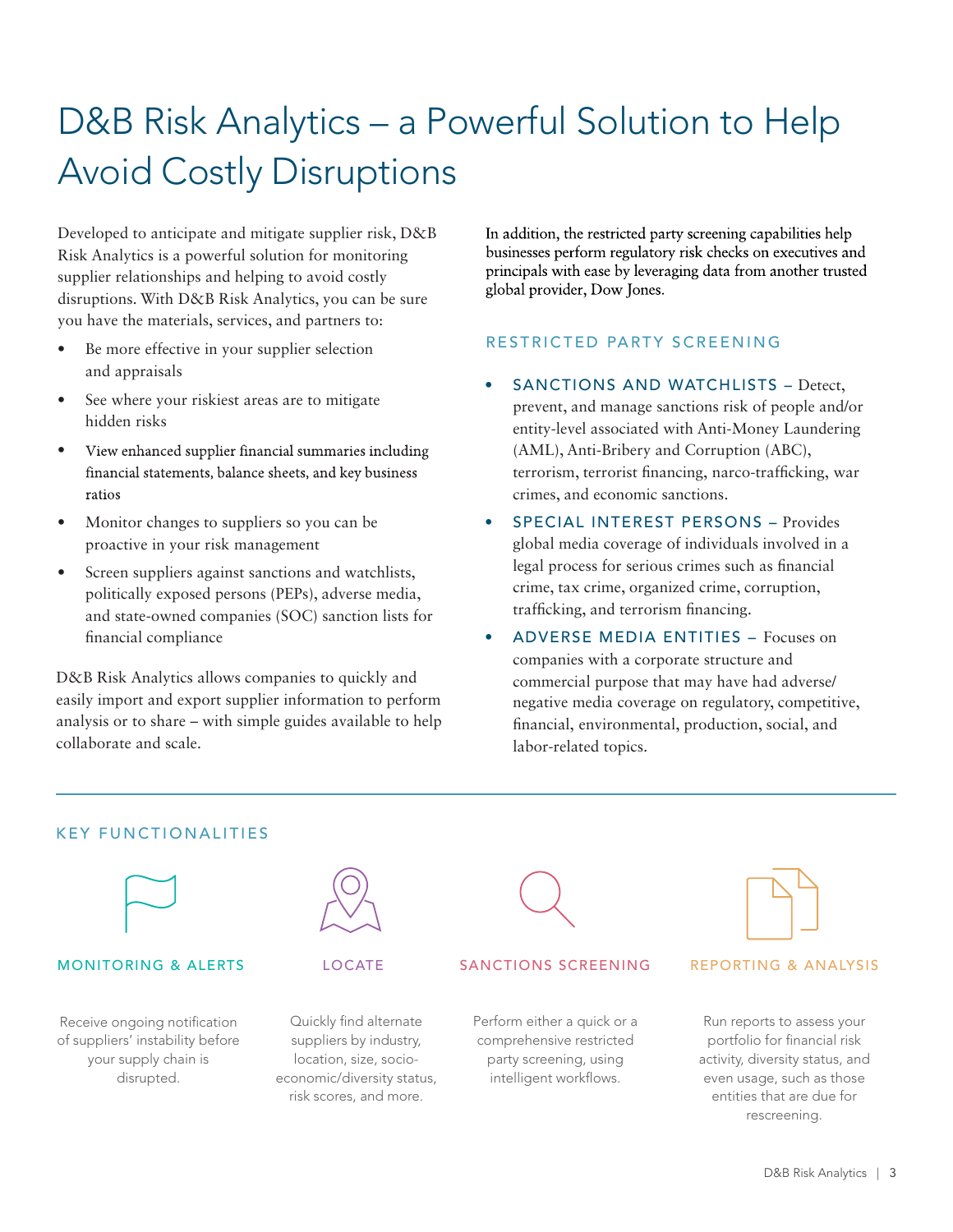### Powered by the Dun & Bradstreet Data Cloud

D&B Risk Analytics draws on data and insights from the Dun & Bradstreet Data Cloud—trusted by 90% of Fortune 500 companies as well as many leading government agencies. The solution features Dun & Bradstreet's comprehensive global data and analytics on more than 400 million companies, including demographics, financial information, corporate family linkage, government and industry compliance status, and diversity classifications. The Data Cloud and Live Business Identity deliver deep supplier intelligence to enable ethical and responsible sourcing, avoid FCPA

anti-bribery sanctions, and meet Know Your Customer and anti-money laundering regulations. Live Business Identity delivers the most comprehensive and continually updated view of your important business relationships, helping procurement and compliance teams stay ahead of market shifts and specific customer changes.

D&B Risk Analytics also provides Dun & Bradstreet's proprietary predictive scores and ratings to provide users with additional deep insight.

#### PREDICTIVE SCORES AND RATINGS

D&B Risk Analytics features Dun & Bradstreet's proprietary predictive scores and ratings

| <b>D&amp;B SUPPLIER</b><br><b>EVALUATION RISK™</b><br>(SER)            | Predicts the likelihood that a supplier will cease operations without paying all<br>creditors in full, or obtain relief from creditors under state/federal law, over the next<br>12 months. The SER rating provides powerful supplier insight by combining key risk<br>indicators into a single rating.                                                                                                                    |
|------------------------------------------------------------------------|----------------------------------------------------------------------------------------------------------------------------------------------------------------------------------------------------------------------------------------------------------------------------------------------------------------------------------------------------------------------------------------------------------------------------|
| <b>D&amp;B SUPPLIER</b><br><b>STABILITY</b><br><b>INDICATOR™ (SSI)</b> | Predicts the likelihood that a supplier will file for bankruptcy, cease operations, or<br>become inactive over the next 3 months. The SSI is developed exclusively on known<br>suppliers in the Dun & Bradstreet Data Cloud to meet the specific needs of supply<br>management professionals.                                                                                                                              |
| D&B PAYDEX®                                                            | Provides a unique monetarily-weighted numerical indicator of how a firm has paid its<br>bills and is a proprietary measure of historical trade payment performance based on<br>trade experiences reported to Dun & Bradstreet                                                                                                                                                                                              |
| <b>D&amp;B RATING®</b>                                                 | Provides an indication of credit worthiness and consists of two parts. Financial<br>Strength: an indication of firm size based on employee size or financials. Risk<br>Indicator: an overall evaluation of creditworthiness based on information available<br>such as trade payment history, length of operation, employee numbers, and financials                                                                         |
| <b>D&amp;B® FAILURE</b><br><b>SCORE</b>                                | Predicts the likelihood that a business will seek legal relief from its creditors, cease<br>business operations without paying all its creditors in full, voluntarily withdraw<br>from business operation and leave unpaid obligations, go into receivership or<br>reorganization, or make an arrangement for the benefit of creditors over the next 12<br>months based on information in the Dun & Bradstreet Data Cloud. |
|                                                                        | D&R Rick Analytics                                                                                                                                                                                                                                                                                                                                                                                                         |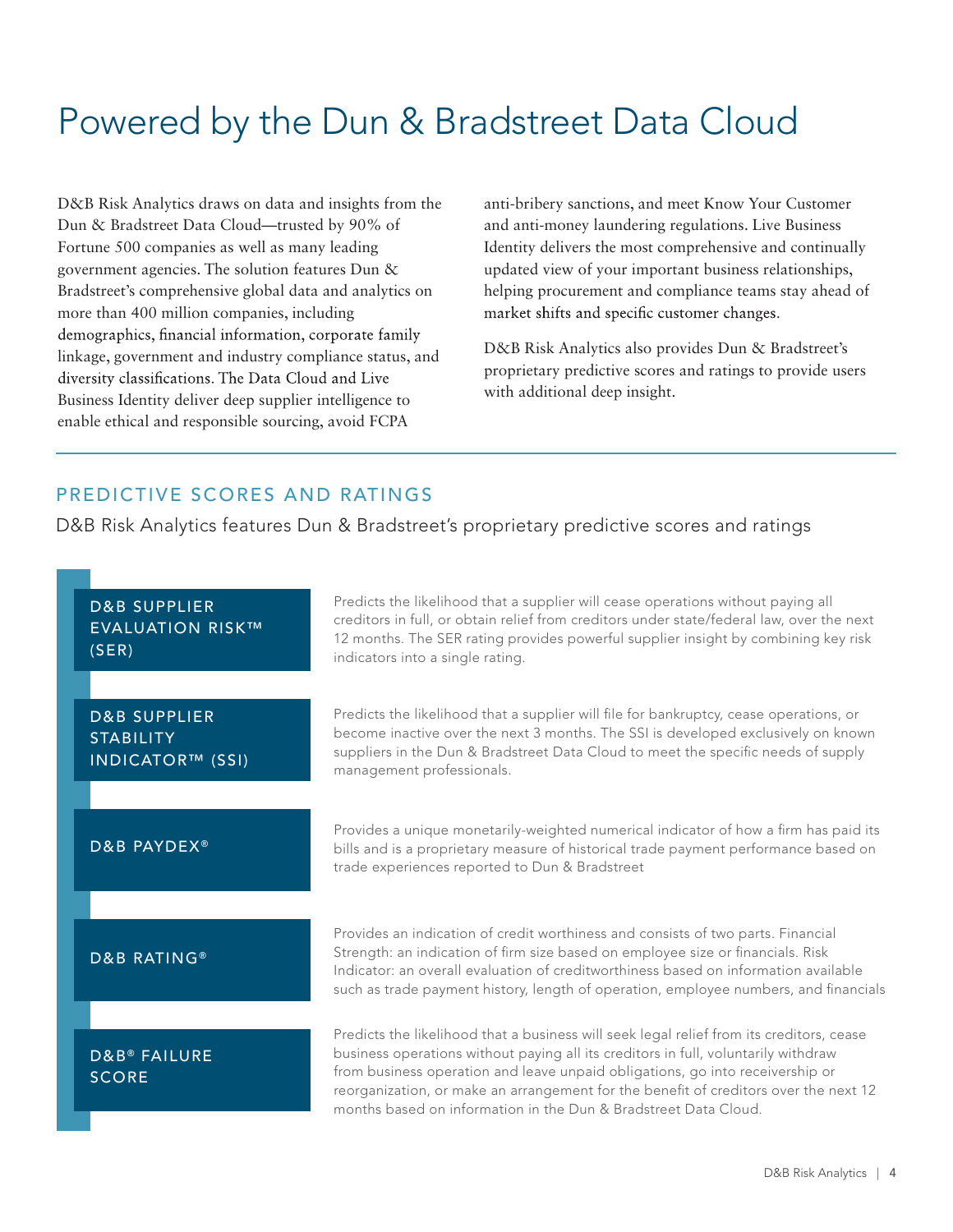# D&B Risk Analytics Supplier Intelligence Features:

#### PORTFOLIO DASHBOARD offers a

comprehensive view of your supplier portfolio risk performance segmented by risk scores, events, and other indicators. The dashboard displays graphs, charts, and relevant reports that help make high level reporting and analysis quick and easy.

The user interface is customizable, allowing you to select what scores to include, graph or chart types to display, and includes a tag filtering system to segment which suppliers are displayed.

| 8                                                 | Enter Company Name, ID Or D-U-N-S Number              | Q                                                          | 0 G A<br>ල                                    |                                 |
|---------------------------------------------------|-------------------------------------------------------|------------------------------------------------------------|-----------------------------------------------|---------------------------------|
| SUMMARY                                           |                                                       |                                                            | <b>KEY ACTIONS</b>                            |                                 |
| CORE<br>131 Actual Usage<br>200 Contracted Volume | $CORE +$<br>132 Actual Usage<br>140 Contracted Volume | Enhanced RPS +<br>49 Actual Usage<br>900 Contracted Volume | 蔚<br>區<br>Third Parties<br>Initiate Screening | 骨<br>Advanced Search<br>Reports |
| SCORECARD                                         |                                                       | All Third Parties 3                                        | TOP RISKIEST THIRD PARTIES                    | All Third Parties <             |
| <b>Risk Score Ranges</b>                          |                                                       |                                                            | <b>Third Parties</b>                          | SER Paydex<br>SSI               |
| Risk                                              | # Third Party                                         |                                                            | <b>Third Party Supplier</b>                   | $10 -$<br>$\mathbf{q}$          |
| All Risk                                          | 247                                                   |                                                            | <b>Third Party Supplier</b>                   |                                 |
|                                                   |                                                       |                                                            | <b>Third Party Supplier</b>                   |                                 |
| <b>High Risk</b>                                  | 35                                                    | 100%<br>All Risk                                           | <b>Third Party Supplier</b>                   |                                 |
| Medium Risk                                       | 22                                                    | Third Party                                                | <b>Third Party Supplier</b>                   | 10                              |
| <b>Low Risk</b>                                   | 143                                                   |                                                            | <b>Third Party Supplier</b>                   |                                 |
|                                                   |                                                       |                                                            | <b>Third Party Supplier</b>                   | 10 <sup>°</sup>                 |
| Unknown                                           | 47                                                    |                                                            | Third Darty Cunnliar                          | <b>CAN COMPANY</b>              |

#### THIRD PARTY SUMMARY PAGE

provides 360-degree insights on individual third-party suppliers – allowing you to drill down deeper for an overall view of:

- At-a-glance predictive scores
- Visual risk continuum
- Watch lists and monitored files
- Consumable ratings
- Financial, legal, and government indicators, including diversity status
- Corporate Linkage: displays a full family tree, allowing users to get the complete picture of the supplier's family
- Geographic location of business
- Financial statements, balance sheets and Key Business Ratios such as profitability and solvency

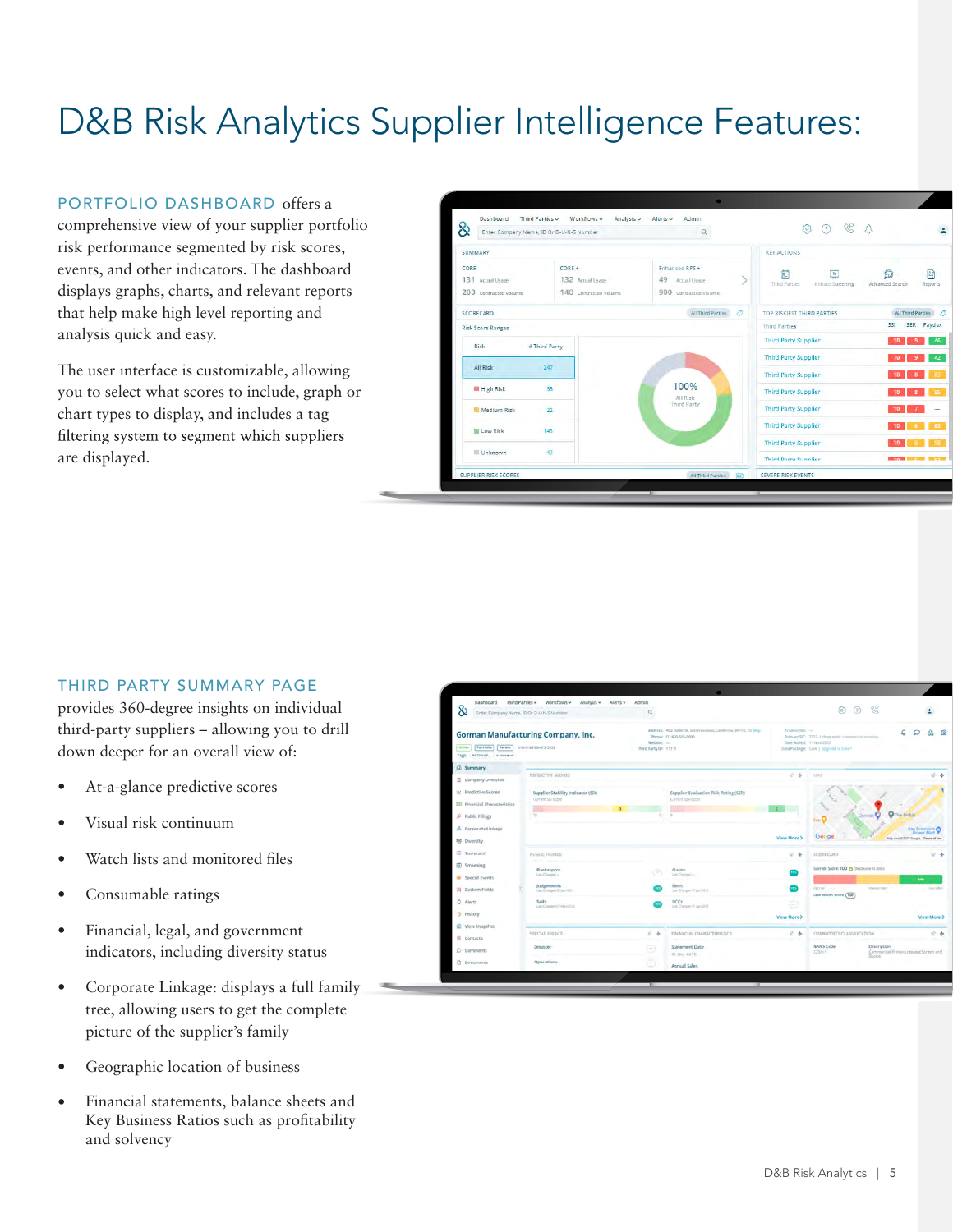# D&B Risk Analytics Supplier Intelligence Features:

#### RESTRICTED PARTY SCREENING offers

an intelligent five-step workflow to search assess. screen, adjudicate, and decide on whether any regulatory violations might impact your company's business relationship. RPS provides ease of adjudication at the company and event level with "bulk adjudication," in which decisions are rolled up or down (entities or events) based on where adjudication is performed. Screened businesses can also be monitored via alerts.

Users can perform:

- Standard RPS Company name and up to 6 tradestyles included in screening names. All entities uploaded to the solution.
- Enhanced RPS Company name, upward linkages, principals and tradestyles are screened for PEPs, watchlists, sanctions, and adverse media.
- Enhanced RPS+: Also includes ultimate beneficial ownership (UBO) data and stateowned companies (SOC) sanction lists.

REPORTS are available either prepackaged or custom. Users can select form a variety of prepackaged report templates, including financial risk activity, diversity status, and usage. Using the data available across the D&B Risk Analytics solution, users can also create custom reports on the metrics that matter most to your team and executives. In addition, users can export reports and dashboards, as well as schedule and email reports and dashboards with other team members.

| INITIATE ENHANCED SCREENING                                      |                                                                                     |                                                        |                          |               |                       |                                                        | <b>Print</b>         |
|------------------------------------------------------------------|-------------------------------------------------------------------------------------|--------------------------------------------------------|--------------------------|---------------|-----------------------|--------------------------------------------------------|----------------------|
| Third Party for Screening<br>Gorman Manufacturing Screening More |                                                                                     | Workflow Name<br>Gorman Manufacturing Screening        | Workflow ID<br>100100001 |               |                       |                                                        |                      |
| Search                                                           | <b>Initial Risk Assessment</b>                                                      |                                                        | Send for Screening       |               | Adjudication          |                                                        |                      |
| SELECT SCREENING SUBJECTS                                        |                                                                                     |                                                        |                          |               |                       |                                                        |                      |
| Screening Subject *                                              | Type -                                                                              | Information *                                          | Screening Status v       |               | <b>Match Status +</b> | <b>Adjudication Status</b>                             |                      |
| Jonathan Gusman                                                  | Individual                                                                          | Principal                                              | Complete                 |               | Match Found           |                                                        | 18% 5 of 34          |
| Samantha Vikash                                                  | Individual                                                                          | Principal                                              | Complete                 |               | Match Found           |                                                        | 57% 4世7              |
| Alberto Gambini                                                  | Individual                                                                          | ъ<br>Principal                                         | In Progress              |               |                       |                                                        | 0% 0 of 6            |
| Suitan Gorzininski                                               | Organization                                                                        | DUNS Number                                            | Complete                 |               | Match Found           |                                                        | 100% 10 of 10        |
| <b>ADVERSE MEDIA</b>                                             |                                                                                     |                                                        |                          |               |                       |                                                        | $\scriptstyle\prime$ |
| Not Adjustician                                                  |                                                                                     |                                                        |                          |               |                       |                                                        |                      |
| Event Type *                                                     |                                                                                     | <b>Source Name</b>                                     |                          | Source Date = | <b>Source URL</b>     |                                                        | Adjudication         |
|                                                                  | Adverse Media // Regulatory// Regulatory Issues                                     | The San Francisco Chronicle                            |                          | 14-Jun-2017   |                       | https://global.factiva.com/redit/default               | Adjudicate           |
| <b>Management Issues</b>                                         | Adverse Media // Competitive/Financial //                                           | Agence France Presse<br><b>BBC Monitoring Caucasus</b> |                          | 23-jui-2012   |                       | https://global.factiva.com/redir/default . A Material  |                      |
|                                                                  | Adverse Media // Regulatory//Fraud Issues<br>Adverse Media // Competitive/Financial | Organisation of Asia-Pacific<br>News Agencies          |                          | 14-jun-2017   |                       | https://global.factiva.cnm/redir/default Ø No Material |                      |
|                                                                  | Admires Madia // Bamdatoni/Kanztinn                                                 |                                                        |                          |               |                       |                                                        |                      |

| Date Range<br>From Date | 曲 | To Date        | 飴 | Type<br>Select<br>٠  | User<br>Soloct:            | ÷                       |                | Apply    |               | Clear | Quick links to the Reports to<br>Save Filters and Snapshots           |
|-------------------------|---|----------------|---|----------------------|----------------------------|-------------------------|----------------|----------|---------------|-------|-----------------------------------------------------------------------|
|                         |   |                |   |                      |                            |                         |                |          |               |       | <b>Diversity</b>                                                      |
| Name <b>v</b>           |   | Type +         |   | User $\star$         | Date Created =             | Shared With -           | <b>Actions</b> |          |               |       | <b>Supply Base Statistics</b><br>Financial Risk Activity              |
| Diversity - March 2020  |   | Diversity      |   | sam.ayers@vimail.com | 26-Mar-2020<br>12:20:30 PM | 11                      | Δ              | ū        | æ             |       | <b>Usage</b>                                                          |
| Portfolio - 2020        |   | Portfolio      |   | Email Address here   | 22-Mar-2020<br>12:20:30 PM | $\overline{\mathbf{H}}$ | A              | $\sigma$ | ×             |       | <b>Third Party</b>                                                    |
| Workflow - March 2020   |   | Workflow Aging |   | Email Address here   | 18-Mar-2020<br>12:20:30 PM | $11$                    | $\mathbf{A}$   | $\Box$   | $\mathcal{A}$ |       | <b>Workflow Aging</b><br><b>Enhanced Screening Initiated Entities</b> |
| Diversity - March 2020  |   | Diversity      |   | Email Address here   | 15-Mar-2020<br>12:20:30 PM | 11                      | A              | U.       | ್ಲ            |       | <b>Enhanced Screening Decision</b>                                    |
| Portfolio - 2020        |   | Portfolio      |   | Email Address here   | 12-Mar-2020<br>12:20:30 PM | w                       | A              | o        | ×.            |       | <b>Entitles Due for Rescreening</b>                                   |
| Showing 1-7 of 45       |   |                |   |                      |                            |                         |                |          | $2 + 1$       |       |                                                                       |
|                         |   |                |   |                      |                            |                         |                |          |               |       |                                                                       |